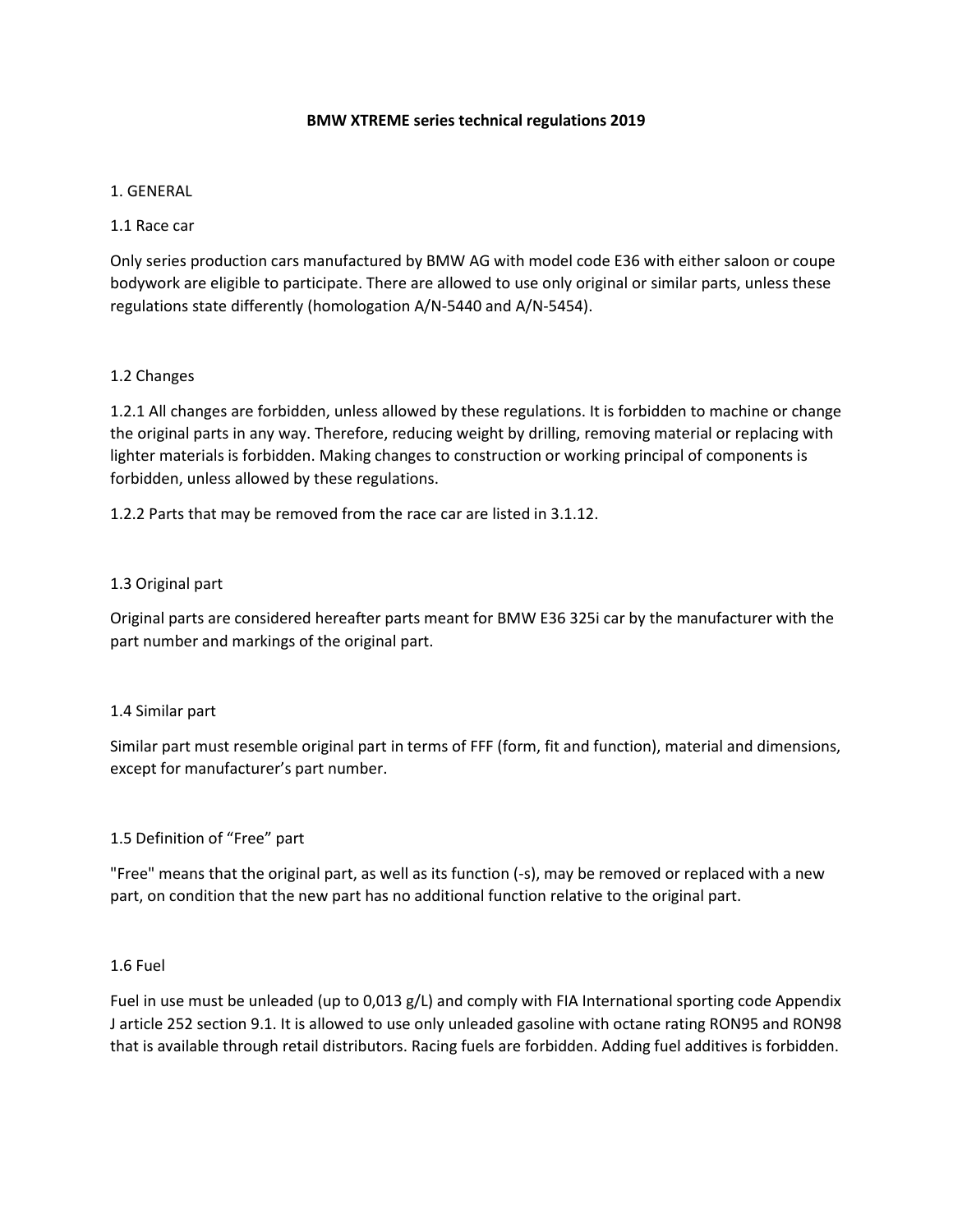# 1.7 Minimum weight

1.7.1 Minimum weight of the car (including the driver and his driving gear) under parc fermé rules is 1280 kg.

1.7.2 It is permitted to complete the weight of the car by adding a single unit of ballast that may be made from stacked metallic plates. The plates must be fixed by means of tools and must be placed visibly on the floor of the cockpit in the front passenger's location. The ballast must be attached to the bodyshell/chassis by bolts of at least two 8.8‐class with a minimum diameter of 8 mm, with counter plates. The minimum area of contact between bodyshell /chassis and counter plate is 40 cm2 for each fixing point. Any movable ballast system is forbidden.

1.7.3 If two drivers take part in the long race in one car, the minimum weight is calculated with average weights of two drivers (1280 kg).

# 1.8 Safety

Safety and construction must comply with the FIA International sporting code Appendix J unless the regulations state differently.

# 2. SAFETY REGULATIONS

# 2.1 Safety cage

2.1.1 Safety cages of cars with Technical Passports (class BMW325Cup/BMW Xtreme) issued before 01.05.2018 by ASN are allowed.

2.1.2 Safety cages of cars with Technical Passports (class BMW Xtreme) issued after 01.05.2018 by ASN, all materials, installations and necessary documents according to FIA International sporting code Appendix J article 253.8. Mentioned documents hereafter are according to FIA document applicable from 01.01.2018..

2.1.3 Basic structure: according FIA Appendix J article 253 section 8.3.1 (drawings 253-1, 253-2, 253-3).

2.1.4 Doorbars: Only the images 253-9, 253-10 or 253-11 doorbars are allowed. Installation according to section 8.3.2.1.2.

2.1.5 Windscreen wiper motor can be relocated only as much as necessary for mounting of front suspension mounting points of safety cage (drawing 253-25).

# 2.2 Safety harness

2.2.1 Safety harness must be according to FIA International sporting code Appendix J article 253.6.

2.2.2 Shoulder straps shall have separate mounting points to car body or to safety cage.

2.2.3 Safety harness cannot be worn and must have valid homologation.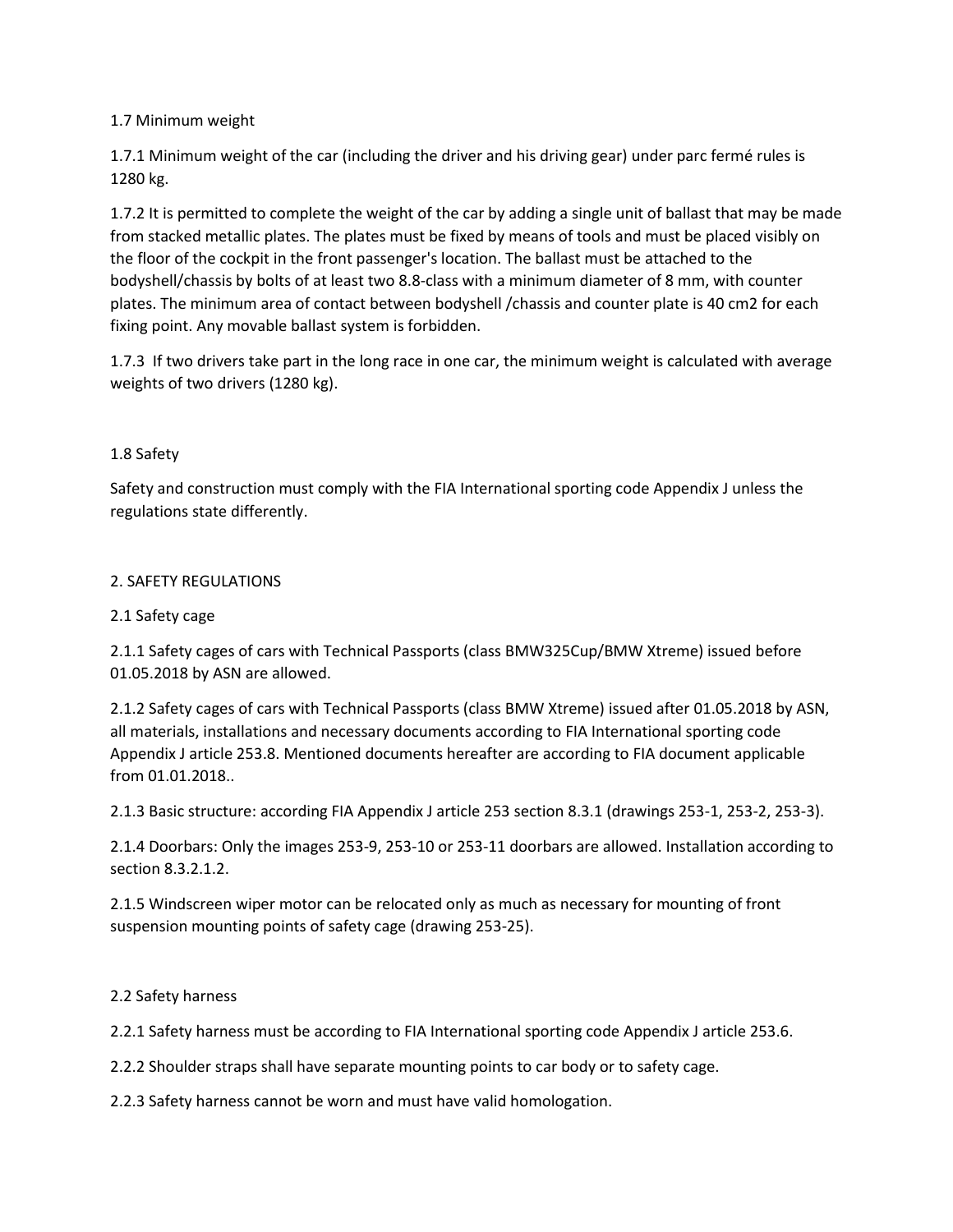2.2.4 In case of a collision it's mandatory to present the safety harness to the technical stewards for their evaluation which can forbid further use of the particular harness.

# 2.3 Fire extinguishing system

2.3.1 Fire extinguishing system is mandatory. The extinguishing system must be according to FIA VM Appendix J Art. 253-7.

2.3.2 The pressure gauge of the system must show green and the tank must have valid certificate from the manufacturer and cannot be older than 5 years.

2.3.3 In case of the use of the electrical extinguishing system, it must have separate battery, that can be tested.

# 2.4 Drivers safety equipment

2.4.1. Helmet must comply with FIA standard. Use of the HANS/FHR device which comply with FIA standard is mandatory.

2.4.2 Suits and underwear must be homologated according FIA standard No 8856-2000 and have corresponding markings.

2.4.3 The seat must be fitted on two cross members that connect to gearbox tunnel and bodyshell lower rails. Minimum measurements of the cross members are in case of square tube 25x25x2mm, in case of circular tube 38x2mm. Cars with Technical Passports issued by ASN from 01.05.2018 onwards, seats must be fixed to body according to FIA International sporting code Appendix J article 253.16 (FIA document 01.01.2018).

2.4.4 Drivers seat must be FIA homologated and in compliance with 8855-1999 FIA standard or 8862- 2009 FIA standard. The limit for use is 10 years from the year of manufacture.

# 2.5 General circuit breaker

General circuit breaker switch is mandatory and must be set up so, that driver can switch it off when in driving position and it can also be switched off from outside of the vehicle. As for the outside, the triggering system of the circuit breaker must compulsorily be situated at the lower part of the windscreen mountings. It must be marked with a red spark on a white-edged blue triangle with a base of at least 12 cm. The general circuit breaker must cut all electrical circuits (battery, alternator or dynamo, lights, hooters, ignition, electrical controls, etc.) and must also stop the engine. General circuit breaker must comply with to FIA Appendix J Art. 253-13.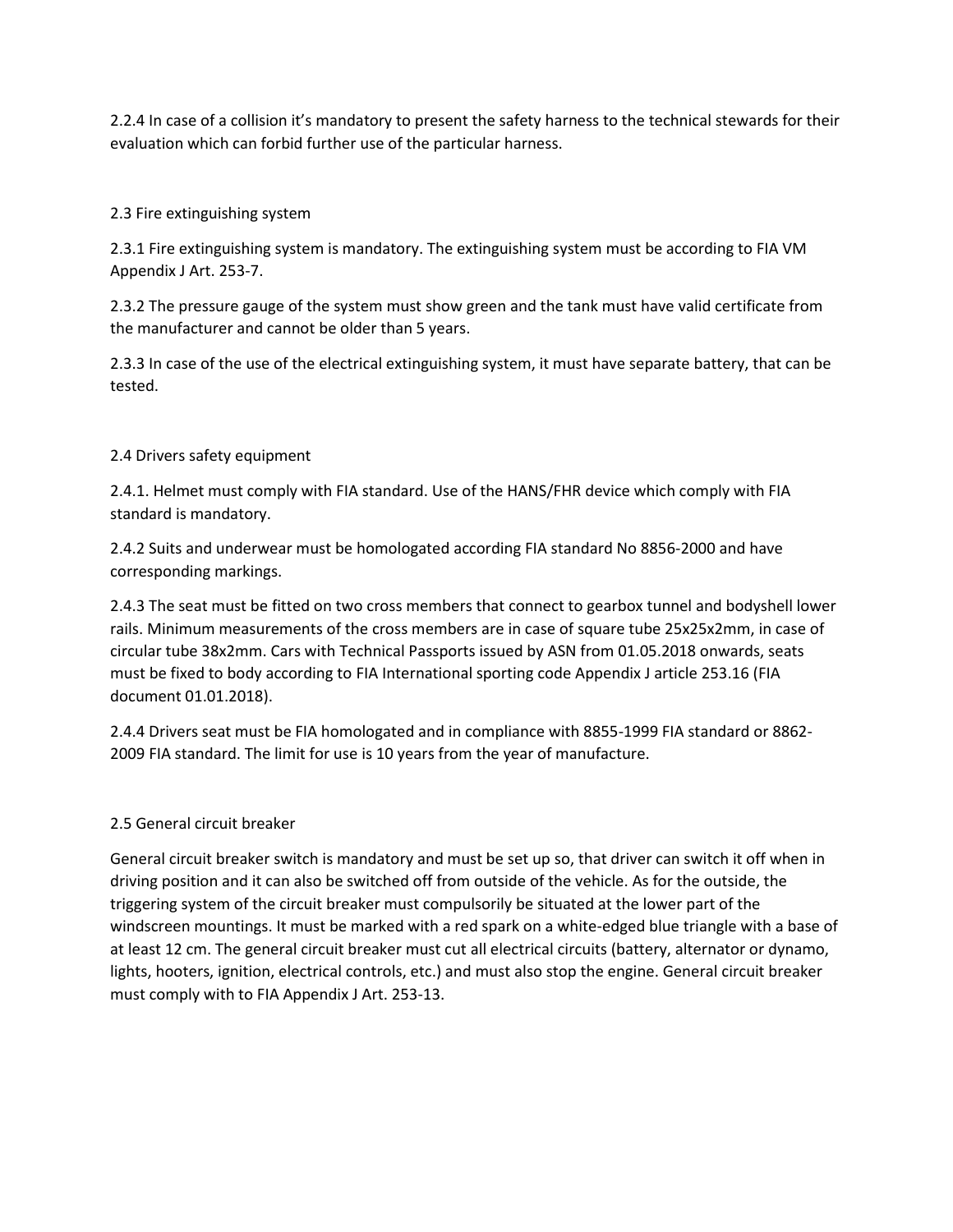### 2.6 Towing eye

Towing eye must be both in front and rear of the car. They cannot extend out from the perimeter of the car, when viewed from above and they must be painted bright yellow, orange or red. Towing eyes must be easy to find. It is recommended to have a bright colored arrow, pointing towards them. Towing eye or a loop must have a diameter from 60 to100 mm.

### 2.7 Windows

2.7.1 Cars that have worn and/or cracked windshield to the extent where the visibility is limited, can be removed from the race. Stickers, dark shades or paint are allowed 25 cm from the top of the windshield upper edge. Side windows must be covered with transparent safety film.

2.7.2 Use of nets affixed to the safety cage is mandatory. These nets must have the following characteristics:

- Minimum width of the strips: 19 mm
- Minimum size of the meshes: 25 x 25 mm
- Maximum size of the meshes: 60 x 60 mm

Net must close up the window opening to the center of the steering wheel.

2.7.3 Lift mechanism for the windows may be replaced with a device that locks windows in the closed position.

#### 3. CAR

#### 3.1 Body

3.1.1 Strengthening the body by adding material is forbidden, except in cases allowed by these regulations. If body shell repairs have been carried out, the resulting structure strength and appearance must be similar to the original body. Spot welds can be strengthened with the continuous or stitch welding. Subframes, suspension top fixing points and jacking points may be strengthened locally. Their position must stay original.

3.1.2 Hood and trunk lid locks must be removed and replaced with quick release locks that can be opened from outside.

3.1.3 Heating system may be removed, though it is recommended to keep it. Visibility through windshield must be guaranteed at all times.

3.1.4 It is mandatory to have external rear-view mirrors, one in each side of the car. These shall be original mirrors or aftermarket units with minimum of the original mirror reflection area. Additionally, one rear view mirror in cockpit is mandatory.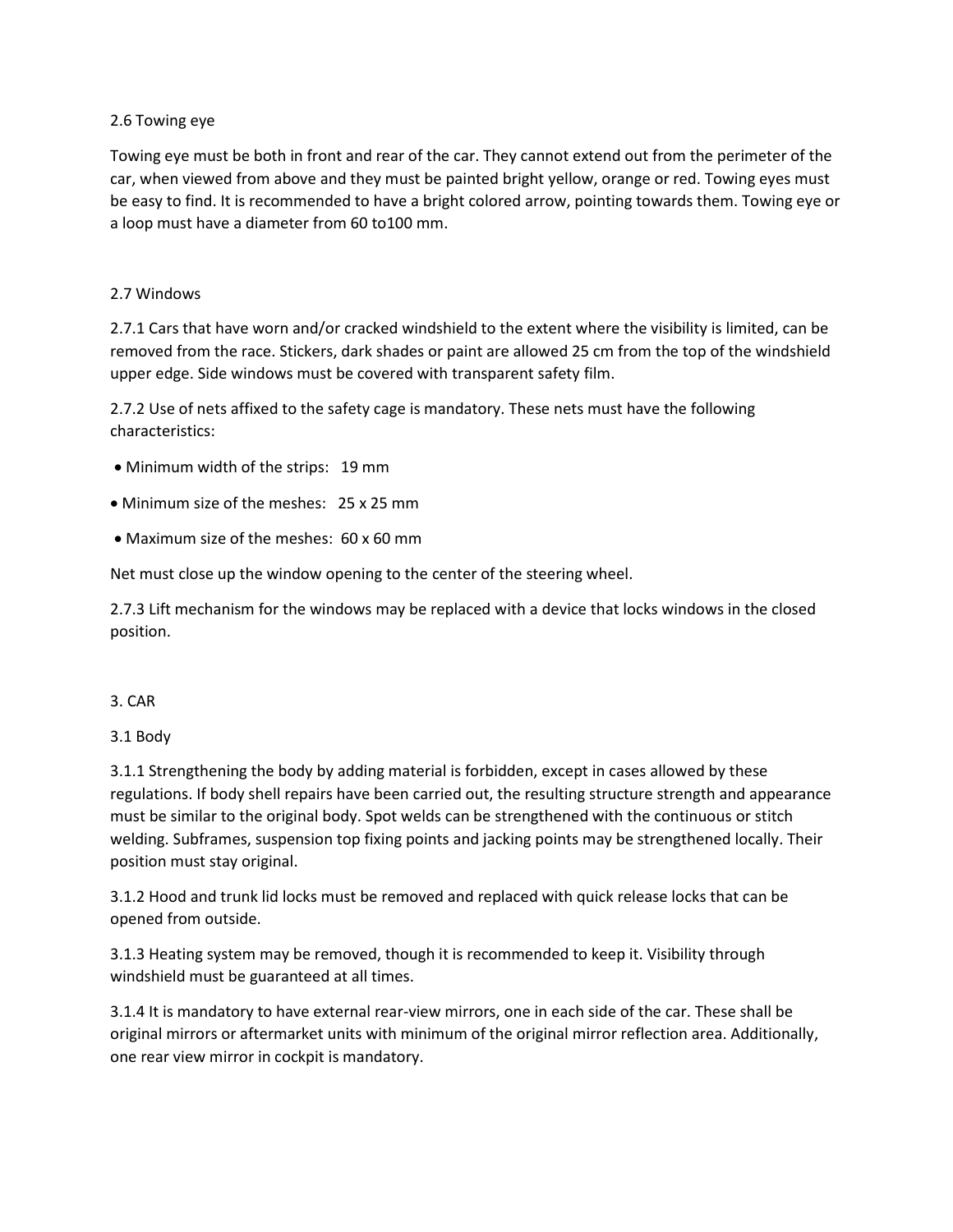3.1.5 There must be a sump guard or structure to protect engine oil sump. The sump guard plate is free. It can extend maximum 100 mm rearwards from the engine oil sump. Original X-brace part number 51718410212 is allowed.

3.1.6 Body moldings maybe removed, their fixing holes must be covered.

3.1.7 Cars appearance must be correct, without damage and rust.

3.1.8 Machining of the inner side of the fenders/wheel arches is allowed only for the wheel clearance.

3.1.9 Plastic or fiberglass part of bumper must resemble original or M Pack bumper. Lower lip spoiler, similar to M Pack is allowed, it must be fixed in its original place.

3.1.10 Strut bars are allowed.

3.1.11 It is allowed to add air scoop on the roof and in this case to make the cockpit air exhaust holes in the rear of the car.

3.1.12 Following parts can be removed from the car:

- sound and heat insulation materials
- headlight washers
- license plate lights
- windshield washer tank with all the tubing- spare wheel mounting fittings
- interior body moldings and their fittings
- splashguards from the wheel wells
- door, hood and trunk lid rubber moldings
- purge canister
- –all plastic parts and fittings in the engine compartment

#### 3.2 Aerodynamics

3.2.1 Front splitter/spoiler is allowed, as described in 3.1.9. Front spoiler can rest on the front edge of guard plate.

3.2.2 Underbody aerodynamical elements are forbidden.

3.2.3 Spoilers cannot touch the ground while both tires on one side of the car are flattened.

3.2.4 The use of rear wing is not obligatory. However, if the wing be used, it should be according to the following rules.

3.2.4.1 Only one rear wing with single element is allowed.

3.2.4.2 In any case, it may not exceed the outline of the car body.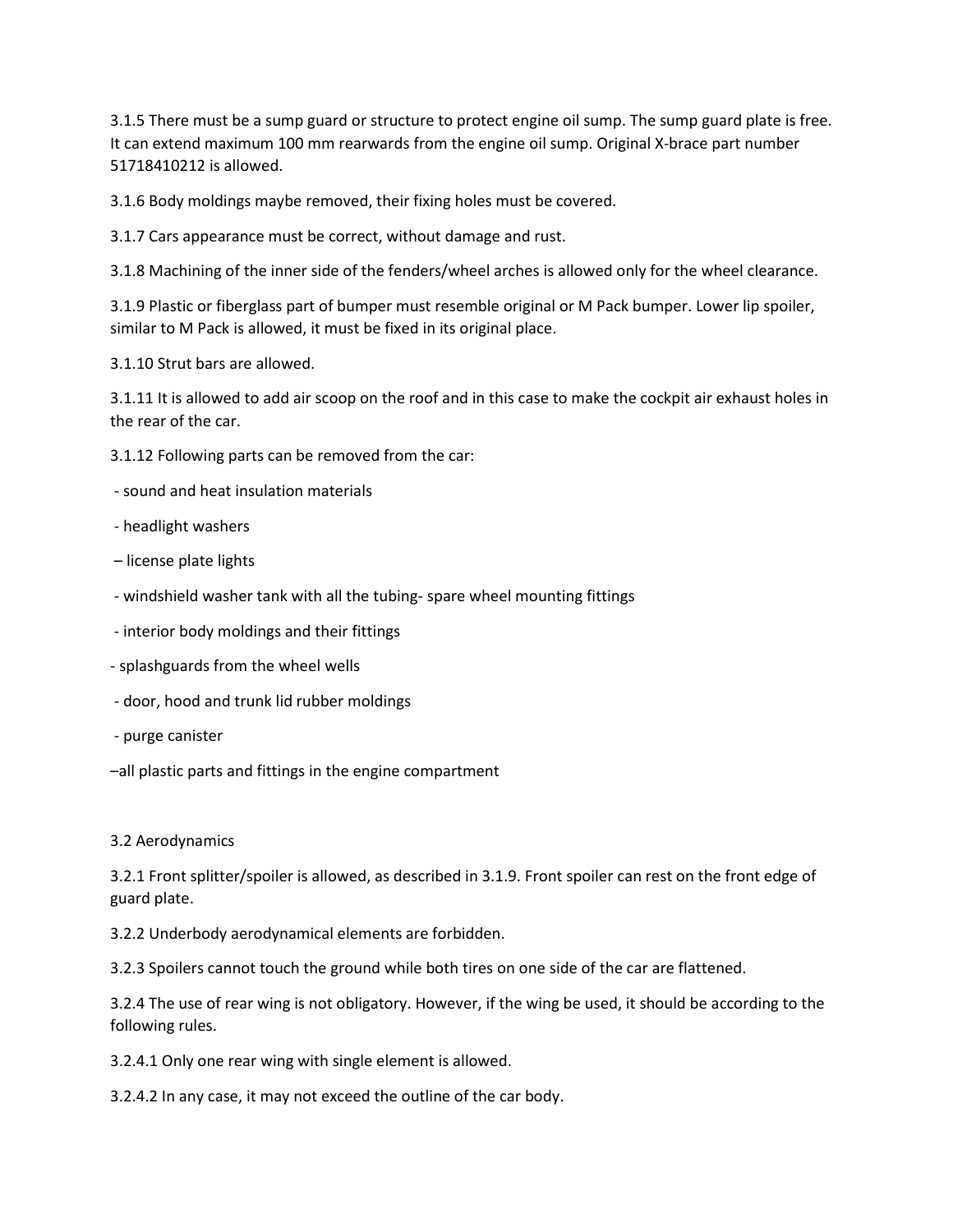3.2.4.3 The rear wing is not higher than 25 cm measured from the center of trunk lid end.

3.2.4.4 The rear wing maximum overall width of 1350 mm.

# 3.3 Lights

3.3.1. Lights must be in working condition including indicators. It is mandatory to use original or similar lights both in the front and rear of the car. It's recommended to cover lights with the safety film.

3.3.2. Rear fog light is mandatory and must be used during rain. They must have 21 W bulb in them or LED element with similar brightness. Additional rear fog lights are allowed. Front fog lights are free.

3.3.3 Additional brake light is mandatory and must be installed in such a way, that it can be seen if viewed 10 meters from behind at the height of 1 meter. It can be installed inside the trunk lid, in which case cutting appropriate holes is allowed. It can also be installed inside the cockpit to the rear window. The additional brake light must have 15 W bulb or LED element with similar brightness.

# 3.4 Engine

3.4.1 It is allowed to use only six cylinder cast iron block BMW 325i engines M50B25 and M50B25TU. In any instance there is not allowed to interchange parts between engines M50B25 and M50B25TU and vice versa. All the components used in the engine must belong to the engine type in question.

3.4.2 Cylinder bore is 84 and stroke 75 mm. Cylinders can be bored to max 84,5mm. It is allowed to weight balance pistons and connecting rods, given that one piston and one connecting rod has not been machined. The combined length (height) of engine block, cylinder head gasket and cylinder head cannot be less than 411,4 mm. Measure from head cylinder upper surface to piston, when is in TDC, must be no less than 144,4 mm in M50B25 engine and 141,0mm in M50B25TU engine.

3.4.3 Air filter element is free and the original air box can be removed. Intake system must be original starting from MAF sensor to cylinder head. It's allowed to use a tube to direct air to the air filter through one of the front pumper original design fog light holes or the bumper can add round hole maximum diameter 100 mm. Inlet air temperature sensor is free. Any cooling of the combustion air is prohibited.

3.4.4 If the VANOS system is disabled, sprocket must be locked mechanically and all parts of the VANOS to be removed. (M50B25TU). Cylinder head cover (Part number 11 12 1 738 171) must be original. Camshafts and their timing must remain original.

3.4.5 Intake and exhaust port machining is allowed only 20 mm from the valve seats measured from combustion chamber side. It is allowed to use shims under valve springs, to adjust spring preload. Valve seat and valve contact area machining is allowed.

3.4.6. Oil pan can have additional baffles. Additional oil cooler is allowed, as long as it is not placed lower than cooling radiator and is attached to the body with rubber bushings. It is allowed to use M3 oil pickup tube and filter housing.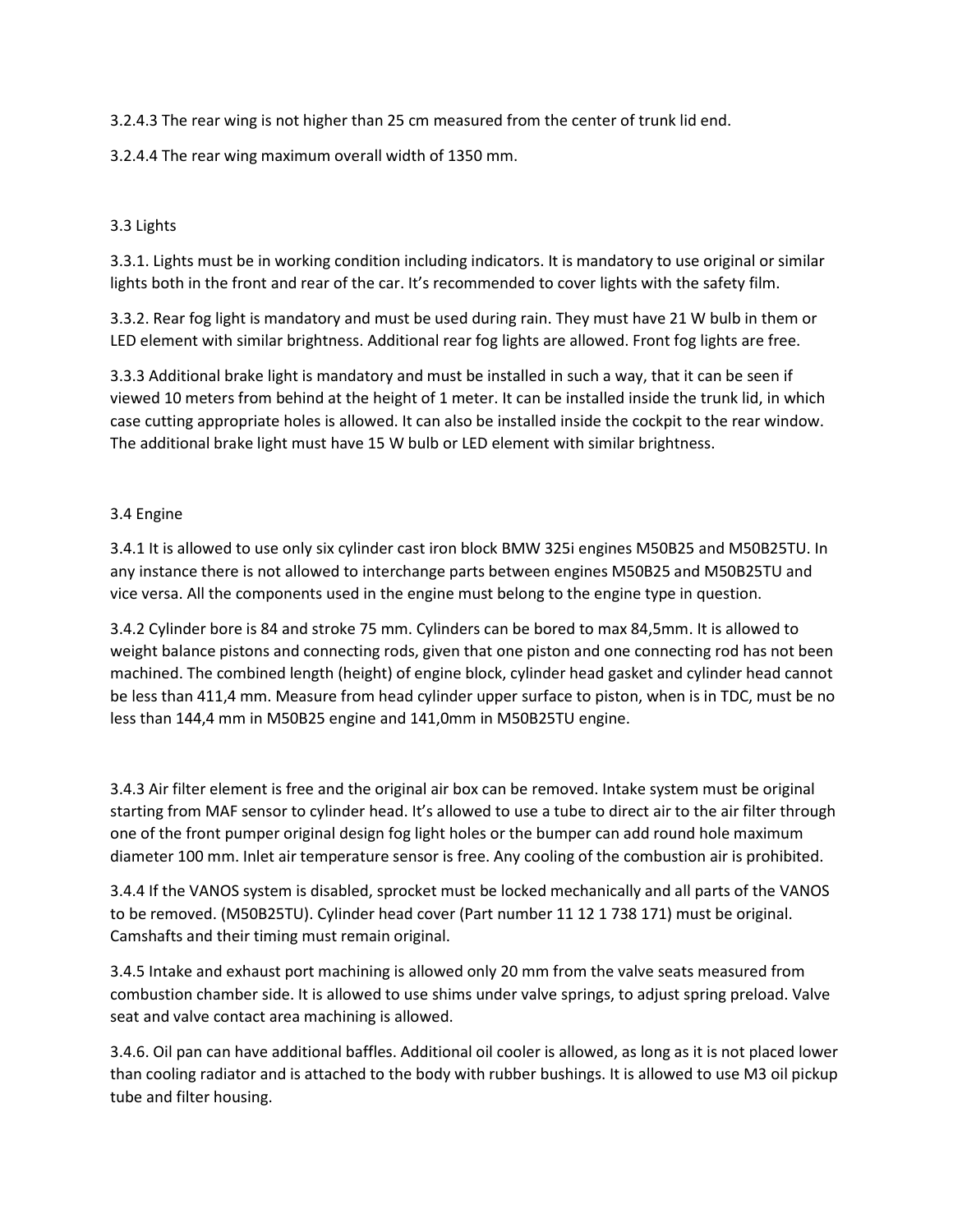3.4.7 Engine mounting rubber bushings are free. Engine supporting brackets are free as long as they are not lighter than original brackets. Engine position must remain original.

3.4.8 Cooling ventilators and their management is free. Cooling screens can be used, if this does not strengthen the body. Cooling radiator is free.

3.4.9 Crankcase ventilation can be directed to additional catch tank that has at least 1L capacity and additional breather output.

3.4.10 Throttle body may be excluded from the cooling system.

3.4.11 All repair work carried out within the engine must comply with manufacturers specifications and procedures unless stated otherwise by these regulations.

3.4.12 Two fasteners of the camshaft cover should be pierced to allow the engine to be sealed by the scrutineers.

# 3.5 Fuel system

3.5.1 It is allowed to use two fuel pumps. It is also allowed to use additional 2-liter collection tank with additional fuel pump, given that it is properly connected and positioned inside the original spare wheel compartment. All the fuel pumps must only operate when the engine is running, except during the starting process.

3.5.2 Fuel pressure before the fuel regulator cannot exceed 3,5 bar +/-0,1 bar measured with vacuum hose disconnected.

3.5.3 Fuel lines can run inside the cockpit if they pass through the sheet metal according to FIA Appendix J Article 253 drawings 253-59 and 253-60 3.5.4 Fuel tank may be filled with safety foam.

3.5.4 It is allowed to use FIA FT3, FIA FT5 and SFI standard safety fuel tanks. It must be located in rear trunk and separated from the cockpit by fireproof and liquid-proof bulkhead or case. All safety fuel tanks can be used up to 2 years after end of validity period. In any case, original fuel tank must stay attached in original location

# 3.6 Exhaust

3.6.1. Exhaust manifold is original

3.6.2 Exhaust system secondary pipes and end pipe shall remain original until the point where it originally enters to the first catalytic converter. If these pipes are not original (i.e aftermarket item), they still must match with all original measures.

From that original catalyst converter inlet point downstream, it is allowed to change the rest of the exhaust system to be 2.5" maximum external diameter.

3.6.3 Silencers/mufflers are the only additional elements allowed to exhaust system (compared to original system)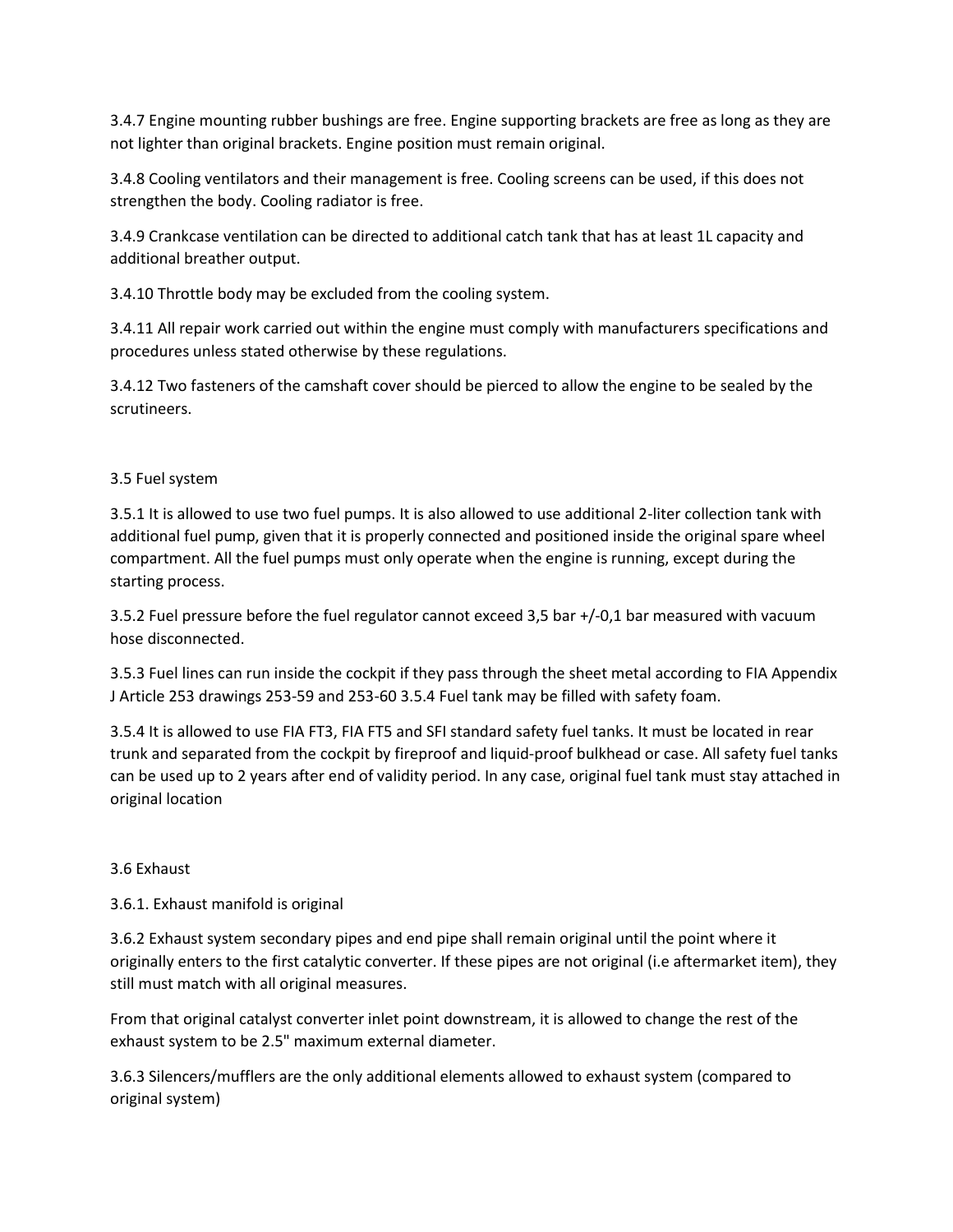3.6.4. Catalytic converter is free and not mandatory.

3.6.5 The exhaust exit must be inside the car's perimeter and it must be located in original position

3.6.6 Wrapping of the exhaust system is allowed.

3.6.7 Noise level must comply with requirements according to supplementary regulation of the event.

#### 3.7 Electronics and electrical

3.7.1 Chiptuning is forbidden. It is allowed to use only Bosch ECU. All ECM-s must pass inspection and must be sealed by BMW Xtreme Cup scrutineering before car is allowed to race. All ECU's are checked and sealed by BMW XTREME Cup scrutineers. Only accepted and sealed ECU's are allowed to use in race. All ECU´s must be updated before season 2017 specification. Scrutineering has the right to change the engine control box to one of the same type.

• Official suppliers and ECU sealing:

Xtreme Race Oy Kari Grönthal Kuonomäentie 730, 01830 Lepsämä, Finland Phone: +358 400 452 784 Email: [kari@xtremerace.fi](mailto:kari@xtremerace.fi)

Estonian Circuit Racing Committee Rainer Kallas Phone: +3725018914 E-mail: [rainer@gaspre.ee](mailto:rainer@gaspre.ee)

• ECU update to 2017 season specification is free of charge

3.7.2 Original diagnostics connector must be operational and in its original position.

3.7.3 Dataloggers are allowed. Additional sensors for data logging purposes are allowed.

3.7.4 Spark plugs are free. Ignition coils must be original or similar.

3.7.5 Battery is free, it must be located in one of its original places, firmly fixed. Battery positive connector must be covered.

3.7.6 Wiring harness may be modified. Wiring harness must be installed correctly to avoid short circuits. Electrical wiring must be fixed and covered. It is allowed to replace original ignition switch with toggle switch and start pushbutton.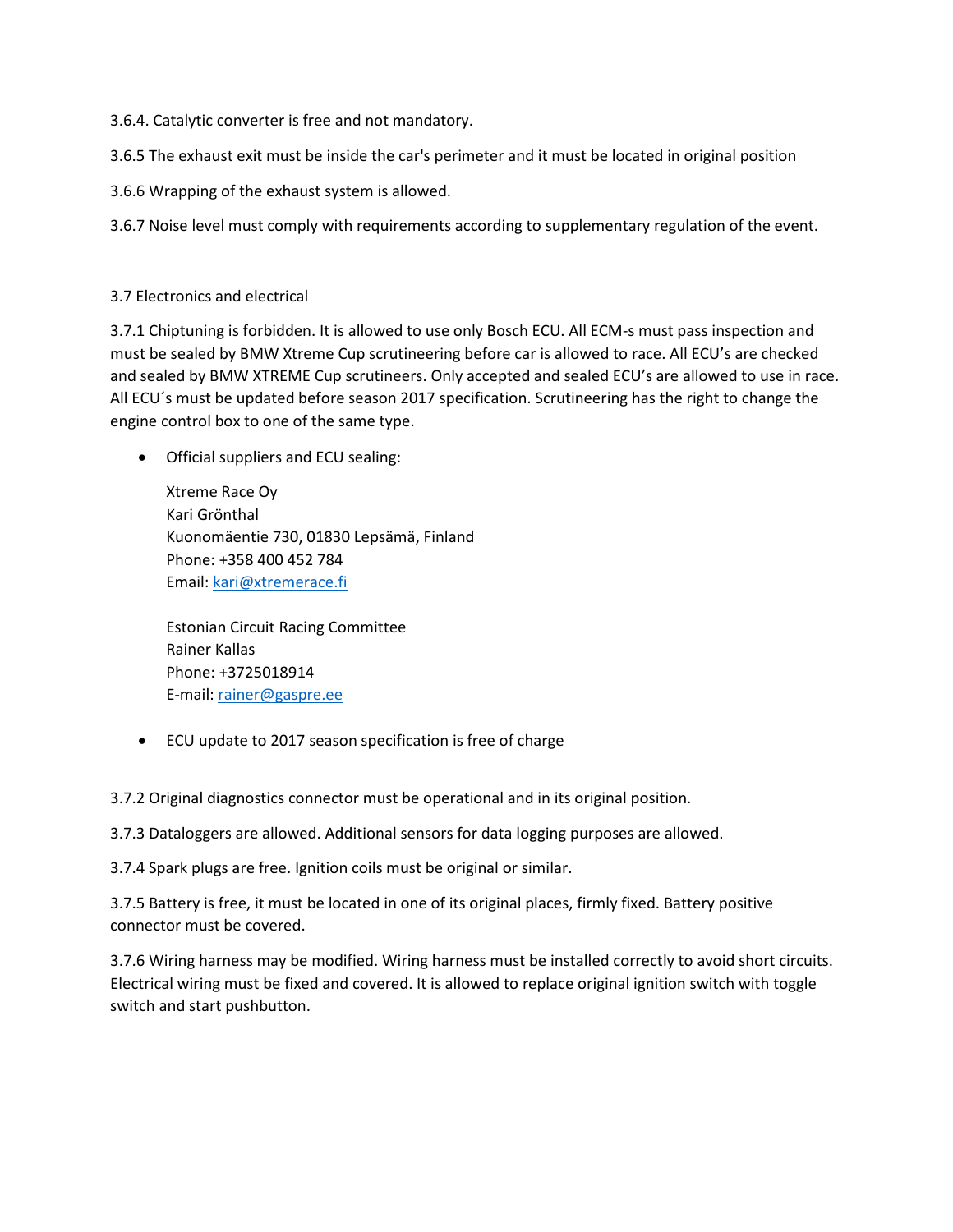#### 3.8 Interior

3.8.1 It is allowed to cut the dashboard to fit safety structures. Additional gauges are allowed and lower part of the dash can be removed.

3.8.2 Drivers seat must be positioned left from the cars centerline.

3.8.3 Battery must be isolated from the cockpit, so that no liquid can drain from there after a collision.

3.8.4 These items must be removed from the cockpit: seats, original seatbelts, safety airbags, floor mat, roof upholstery, sound isolation, all upholstery, sun visors and all unnecessary equipment for racing, such as sound system etc. Dashboard, gauges, light and wiper switches must remain.

3.8.5 Driver`s door inside must be covered with upholstery of non-flammable material, with minimum thickness of 1mm.

3.8.6 Bulkhead that divides the cockpit from engine bay must be in their original place and fire and liquid proof.

#### 3.9 Steering mechanism

3.9.1 Steering lock must be removed. Steering wheel is free, quick release fixings are allowed, if they are meant for racing.

3.9.2 Steering column position can be changed both height- and lengthwise. Steering column must be firmly fixed and cannot be adjustable, except original adjustable steering column.

3.9.3 Power steering and its components can be removed.

3.9.4 Power steering pump pulley is free. Steering fluid additional cooling is allowed.

3.9.5 Rubber bushing in the steering column (OEM part number 32311115092) may be replaced with U joint (OEM part number 32311150489).

3.9.6 The original speed or high-speed steering of the original steering rack is allowed.

#### 3.10 Suspension

3.10.1 Suspension must be either KW Variant 3 (marking should include: front helper springs 20-60-80, front springs 70-170, rear springs 2003) or Bigem Xtreme Race Cup kit.

3.10.1.1. Using KW Variant 3 suspension maximum diameters for the anti-roll bars are: 25,5mm front and 19mm rear.

3.10.1.2. Using Bigem Xtreme Race Cup kit suspension, if front anti-roll bar is in use, diameter for the front anti-roll bar is 24 mm, rear antiroll bar is forbidden.

3.10.2 Suspension bushings are free, but spherical bearings ("uniball") and other metal to metal bushings are forbidden, except front strut upper bushings.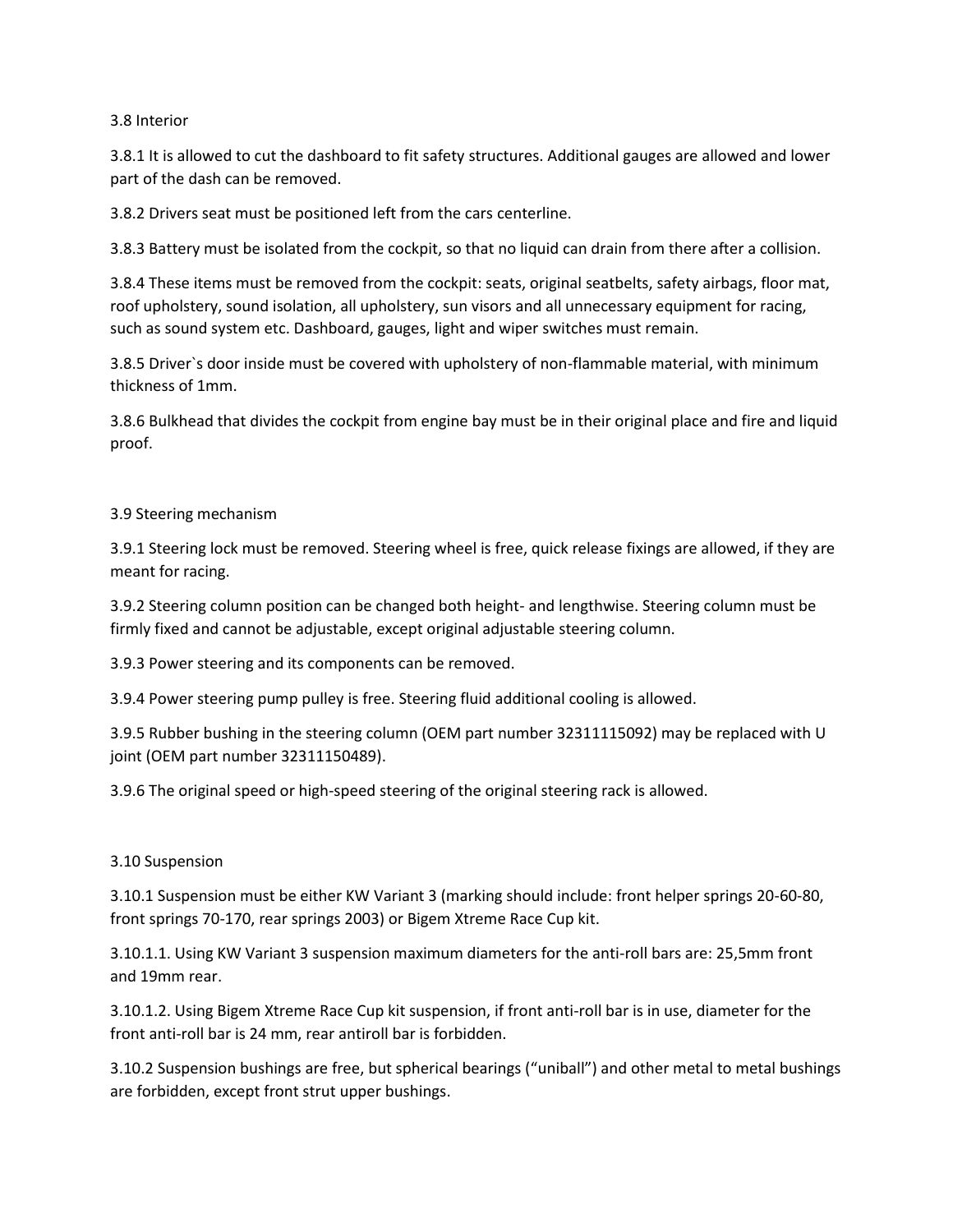3.10.3 Strengthening front and rear wishbones is allowed. Rear lower lateral link outer bushing may be replaced with rear upper lateral link outer joint. Front wishbone outer joint may be replaced with "stiff" B spare part joint.

3.10.4 Front anti-roll bar connection link to the front suspension may be moved from wishbone to the shock absorber.

3.10.5 Camber plates on top of the front struts are allowed. Front camber may also be adjusted adding washers between the front shock absorber and knuckle. Rear upper lateral link outer bolt hole may be widened to achieve allowed maximum negative camber. Rear trailing arm fixing bracket 3 holes may be widened to achieve proper wheel alignment.

3.10.6 Maximum negative camber: front 7 degrees, rear 4 degrees

3.10.7 Rear subframe bushings are free.

3.10.8 Chassis mounting points of the rear subframe can be reinforced by connecting it to safety cage for the cars with Technical Passports issued by ASN before 01.05.2018. Cars with Technical Passports issued by ASN after 01.05.2018, chassis mounting points of the rear subframe can be reinforced by connecting it to rear suspension top fixing points.

3.10.9 Maximum wheelbase is 2710 mm.

3.10.10 Throughout the race over the weekend only one type of suspension set (shock absorbers, springs, stabilizers). Team must notify the form to be delivered to the technical inspector before qualification.

3.10.11 Bigem Xtreme Race Cup kit suspension can be serviced only by producer (www.bigem.fi).

# 3.11 Drivetrain

3.11.1 Differential lock is allowed only as factory original setting, including 2-way ramp angles (45 degrees) and number of discs. Discs are free. It is checked by raising one rear wheel up and turning it with maximum 75 Nm torque, by which point it should rotate. Allowed final drive ratios 3,64 and 3,73. Rear differential casing may be ventilated, oil cooling is free, bushings are free.

3.11.2 Only BMW E36 325i original ZF manual, automatic or Getrag 5 speed H-type manual gearboxes with synchronizers are allowed. Gearlever and its linkage is free, gearbox bushings are free. It is allowed to reinforce gearlever fixation to body by adding material.

3.11.3 Clutch disk diameter of a minimum of 228mm, the material free, multiple discs are forbidden. Clutch main assembly must resemble the one used for BMW E36. Flywheel is free, but its minimum weight is 5800 g including ring gear and fixing bolts.

#### 3.12 Brakes

3.12.1 Brake discs' machining is allowed, grooves are forbidden, cross drilling is forbidden.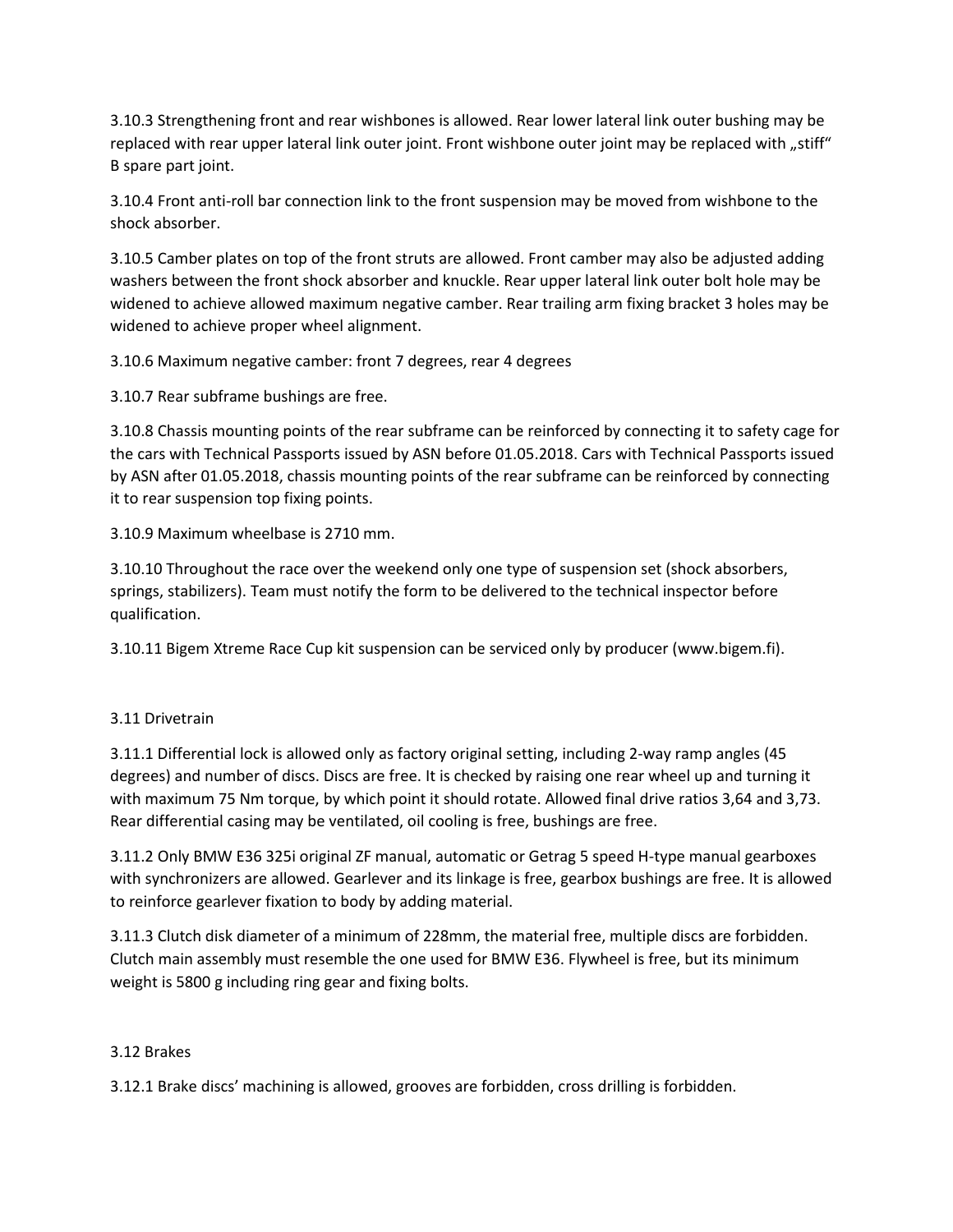3.12.2 Brake fluid is free. 3.12.3 Handbrake is free, removal is allowed.

3.12.4 Brake booster and ABS can be removed.

3.12.5 Pedal covers are free. Pedal covers cannot extend towards driver more than 20 mm from the original pedal pad.

3.12.6 Brake pipes and hoses can be changed for braided steel hoses, that can take up to 70 bar pressure and 232 °C temperature and have threaded fittings. Brake lines can be positioned inside the cockpit if they pass through a sheet metal according to FIA Appendix J Article 253 drawings 253-59 and 253-60.

3.12.7 Brake cooling pipes are allowed. For this purpose, the bumper can add holes. Dustcovers are free.

3.12.8 Brake caliper slider bushings can be replaced with metal ones.

3.12.9 It is allowed to add rear brake control. The valve should be located inside the cockpit.

3.12.10 Only one type Special EBC Racing brake pads are allowed. Price 85€/per axle +VAT

• Suppliers:

Xtreme Race Oy Kari Grönthal Kuonomäentie 730, 01830 Lepsämä, Finland Phone: +358 400 452 784 E-mail: kari@xtremerace.fi

Saksa Auto AMK Toomas Lambin Paldiski mnt. 71, 10617 Tallinn, Estonia Phone: +3725023183 E-mail: toomas.lambin@amk.ee

• Pads will always be available from the same suppliers on the racetrack.

#### 3.13 Tires and wheels

3.13.1 Rims and wheel bolts are free. Rim diameter 15 inches, maximum width 8 inches, minimum weight 6kg. One type tire is mandatory.

3.13.1.1 Tire type is Nankang AR-1 Sportnex 205/50-15. The price is 115,33+VAT 24%. Tire mounting is not included in price of tire.

• Official suppliers:

Rengas Turku Oy Aki Lehti Phone: +358456332763